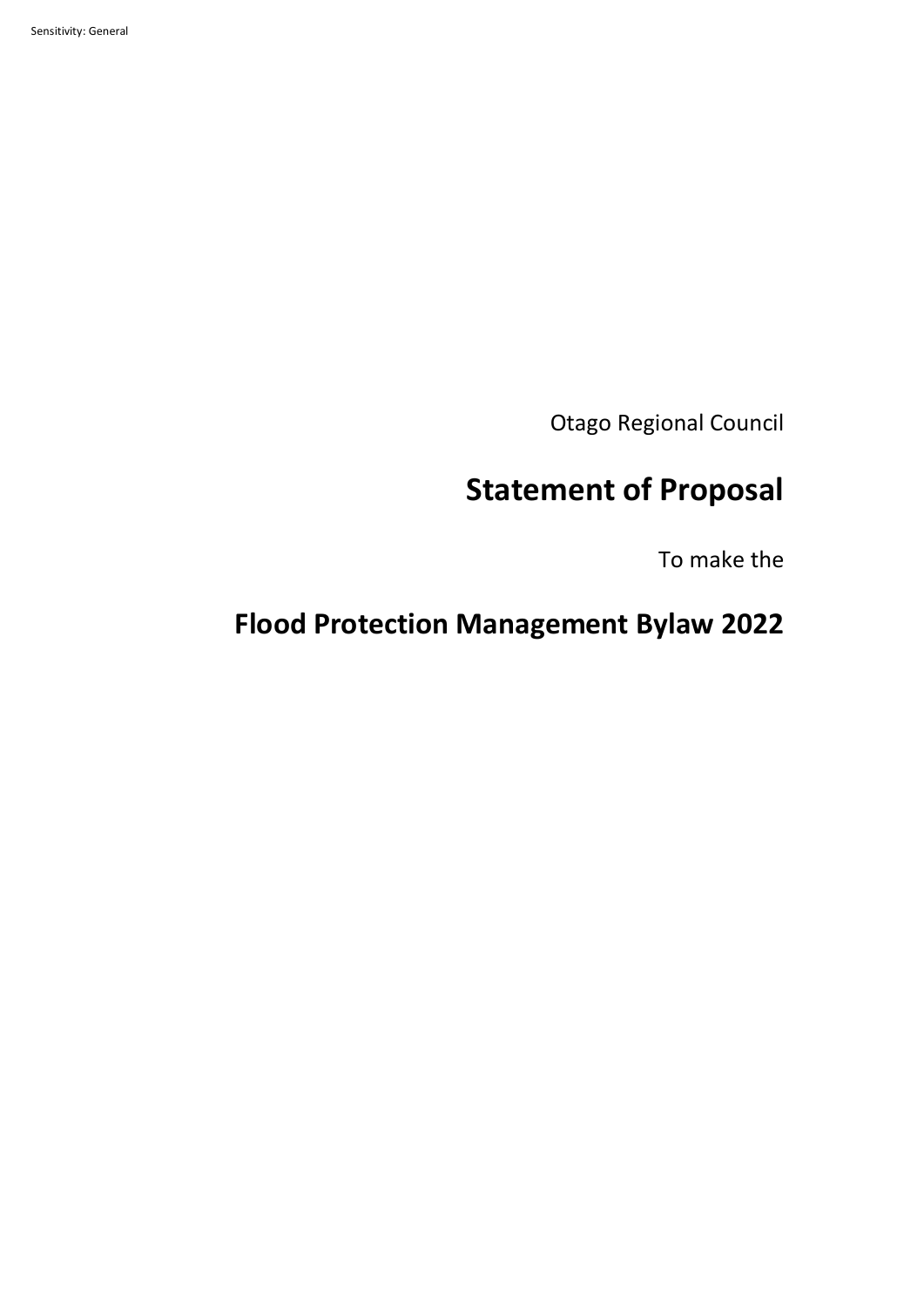

16 March 2022 Accompanying ISBN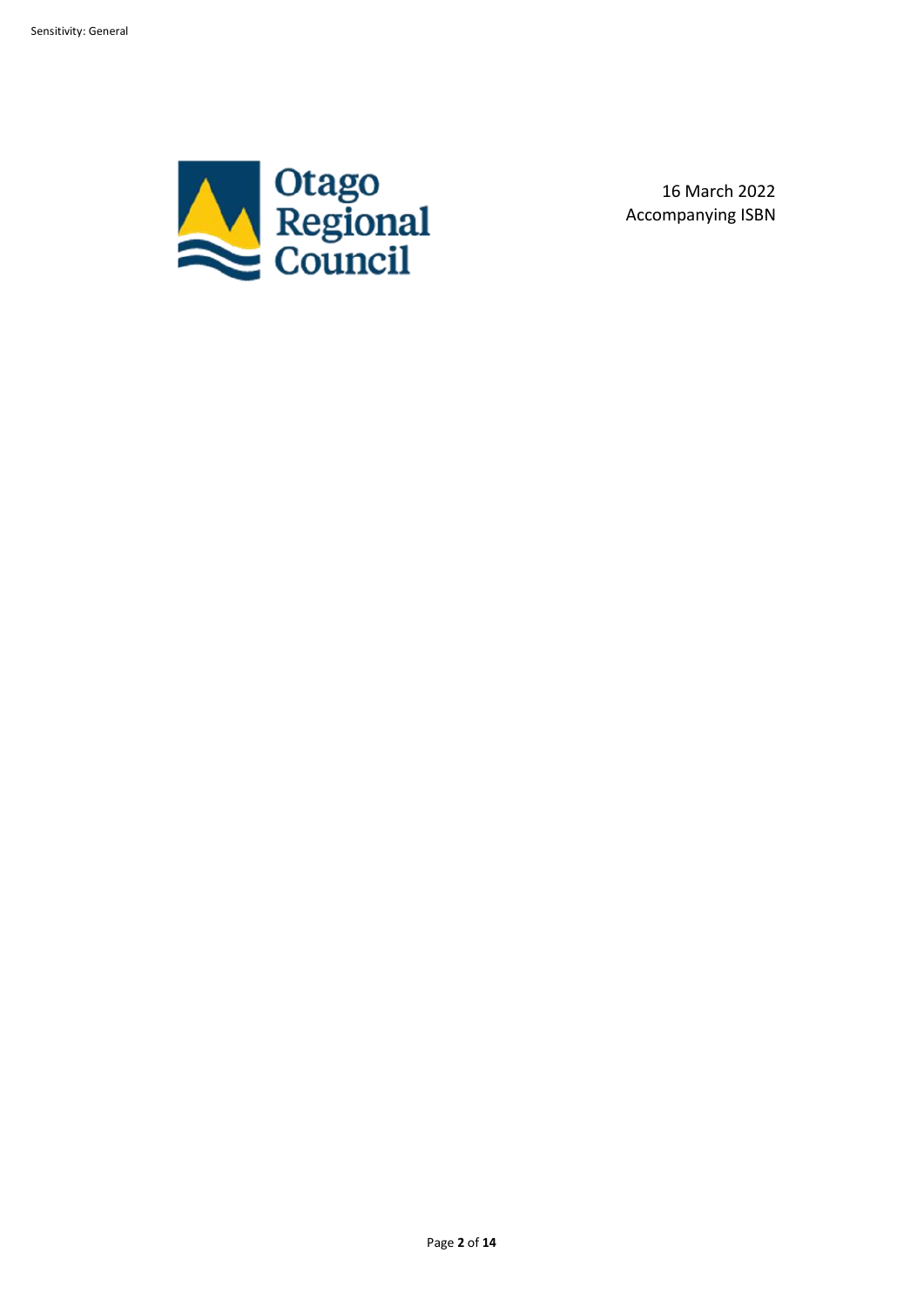Sensitivity: General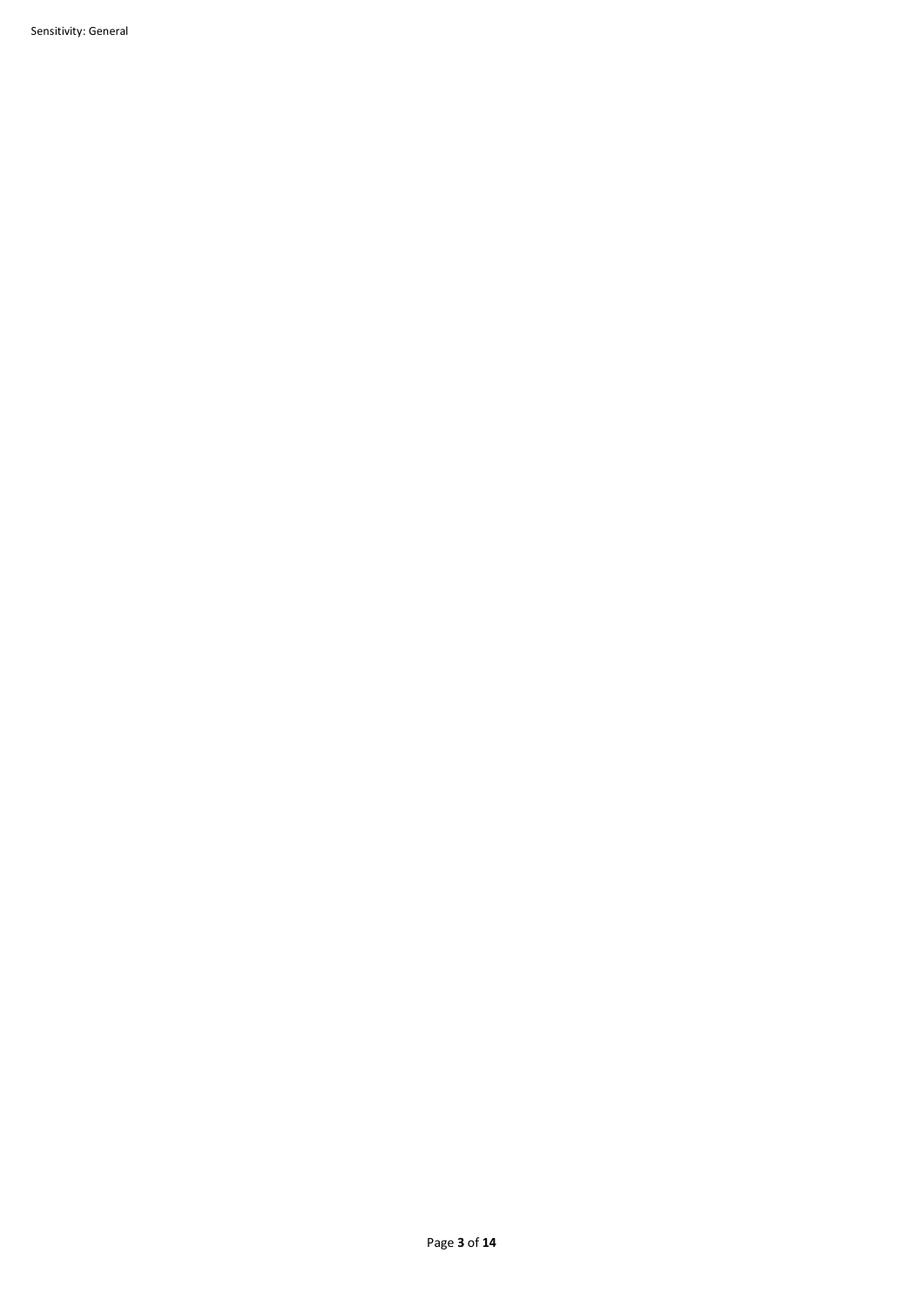# **Statement of Proposal Proposed Flood Protection Management Bylaw 2022**

This Statement of Proposal is prepared pursuant to sections 83, 86 and 156 of the Local Government Act 2002 (LGA 2002).

# **1. Introduction**

The Otago Regional Council has undertaken a review of its Flood Protection Management Bylaw 2012 (2012 Bylaw) as required by s159 of the LGA 2002.

As part of the review, a Proposed Flood Protection Management Bylaw 2022 (Proposed Bylaw) has been prepared and is provided as Appendix 1 to this Statement of Proposal.

The purpose of the Proposed Bylaw is to manage, regulate and protect the effective operation and integrity of flood protection works owned by, or under the control of Council.

Flood protection works can include scheduled drains, overland flow paths, defences against water, floodways, groynes, cross-banks, training lines and flood protection vegetation.

The objectives of the Proposed Bylaw are to:

- Replace the 2012 Bylaw (if appropriate);
- Enable asset management;
- Enable appropriate mechanisms to ensure the effective operation and integrity of Council's flood protection works;
- Ensure that the Proposed Bylaw 2022 is concise, consistent, effective, efficient and relevant.

Special Consultative Procedure as defined by Section 83 and modified by section 86 of the LGA 2002 requires the preparation of this Statement of Proposal to guide the Bylaw review.

This Statement of Proposal includes a copy of the Proposed Bylaw, the reasons for the proposal and reports on the relevant determinations made by Council.

## **2. Council's Current Role in Relation to Flood Protection Works / Schemes**

Council provides flood protection and land drainage to approximately 43,000ha of rural and urban land throughout Otago. These flood protection works are designed to protect people and minimise damage to property, livestock and infrastructure from flood events. This is achieved through managing infrastructural assets that include 218km of floodbanks, 12 pumping stations, 55 bridges, culverts, and various other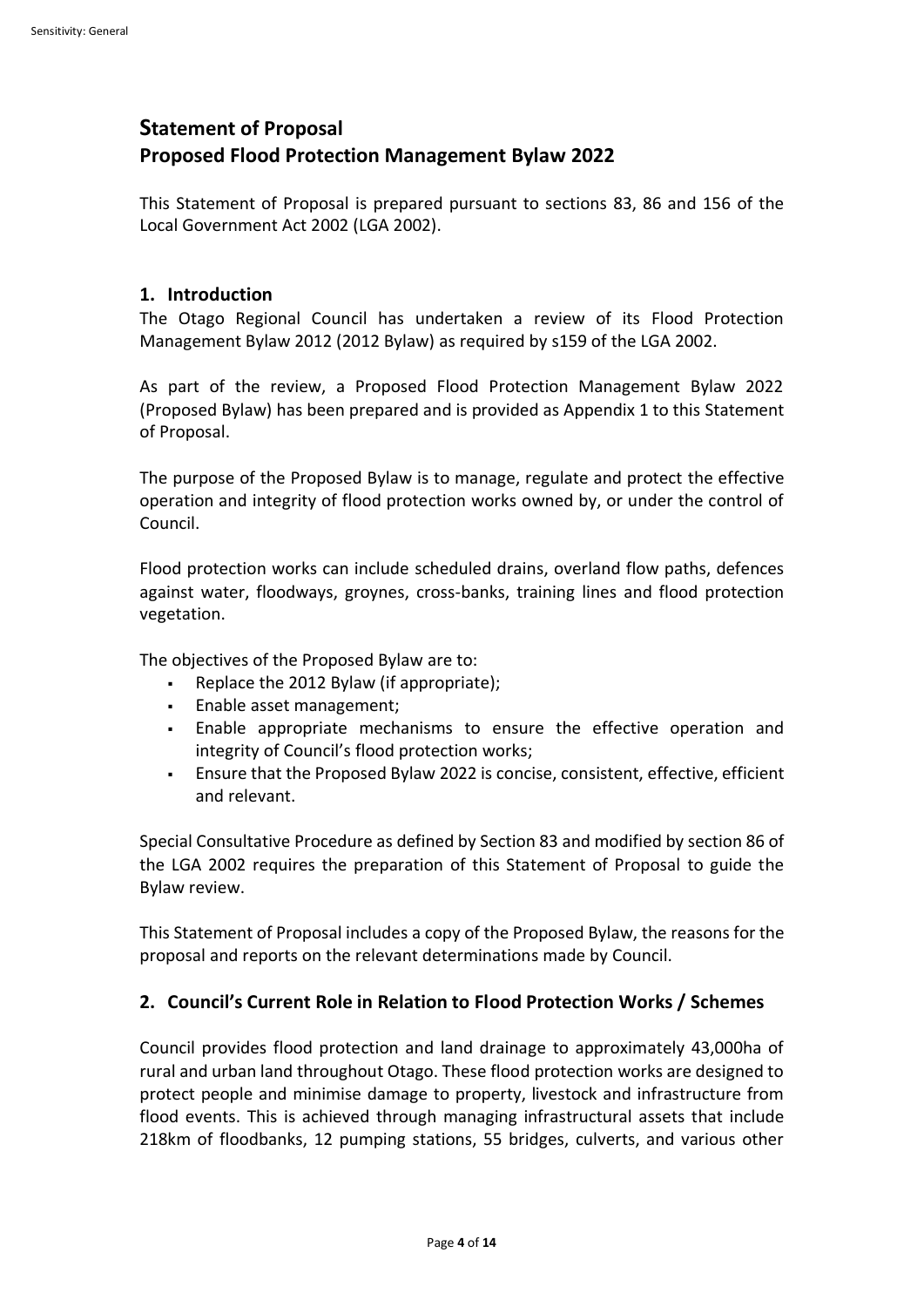assets, across the region's rivers and a total of seven flood protection and/or drainage schemes.

Different types of assets are situated within our rivers to maintain river and stream channel capacity, and bank stability in targeted areas, as well as satisfying environmental needs. These assets may include rock buttresses, groynes and floodbanks, outside of those within Council's flood protection and drainage schemes.

It is of critical importance that flood protection works function properly, and the integrity or operation of the flood protection works is not compromised.

The integrity or operation of flood protection works can be compromised by various activities, including but not limited to alteration of the works; removal or interference with machinery or equipment; planting of trees; placing of structures; dumping and deposition of materials; obstruction of drains and flow paths; excavation; and damage by livestock and machinery.

Flood protection works are currently controlled and protected by the 2012 Bylaw. A key role of Council is to ensure the effective operation and integrity of Council's flood protection works / schemes. Additional protection is provided by Designations in the Dunedin City Council district plans and will be sought from other territorial authorities as plan reviews occur.

The Bylaw remains a necessary part of the approach to flood protection and control due to the overarching protection it provides to critical assets being those protecting urban areas, high value areas or those critical to effective operation of the schemes. The Bylaw is supported by other approaches such as district authority planning, education, arrangements with landowners and communities.

The 2012 Bylaw is operating effectively but some improvements and additions are proposed. Anecdotal evidence from ORC staff is that landowners adjacent to the works subject to the Bylaw are aware of the fact and consequence of the Bylaw. Approximately 20 to 25 applications for Bylaw approval are received annually. The large majority are approved on a basis which is acceptable to ORC and to the applicant reflecting the purpose of the Bylaw and the outcomes of the applicant as agreed in the granting of the Bylaw with conditions.

## **3. The Proposal**

Council has prepared a replacement bylaw to enable it to continue to ensure the effective operation and integrity of Council's flood protection works / schemes

The Proposed Bylaw lists activities which require written approval (authority) from the Council before those activities are undertaken on or near flood protection works, as they could adversely affect the operation or integrity of these works. These activities include, but are not limited to:

Alteration of flood protection works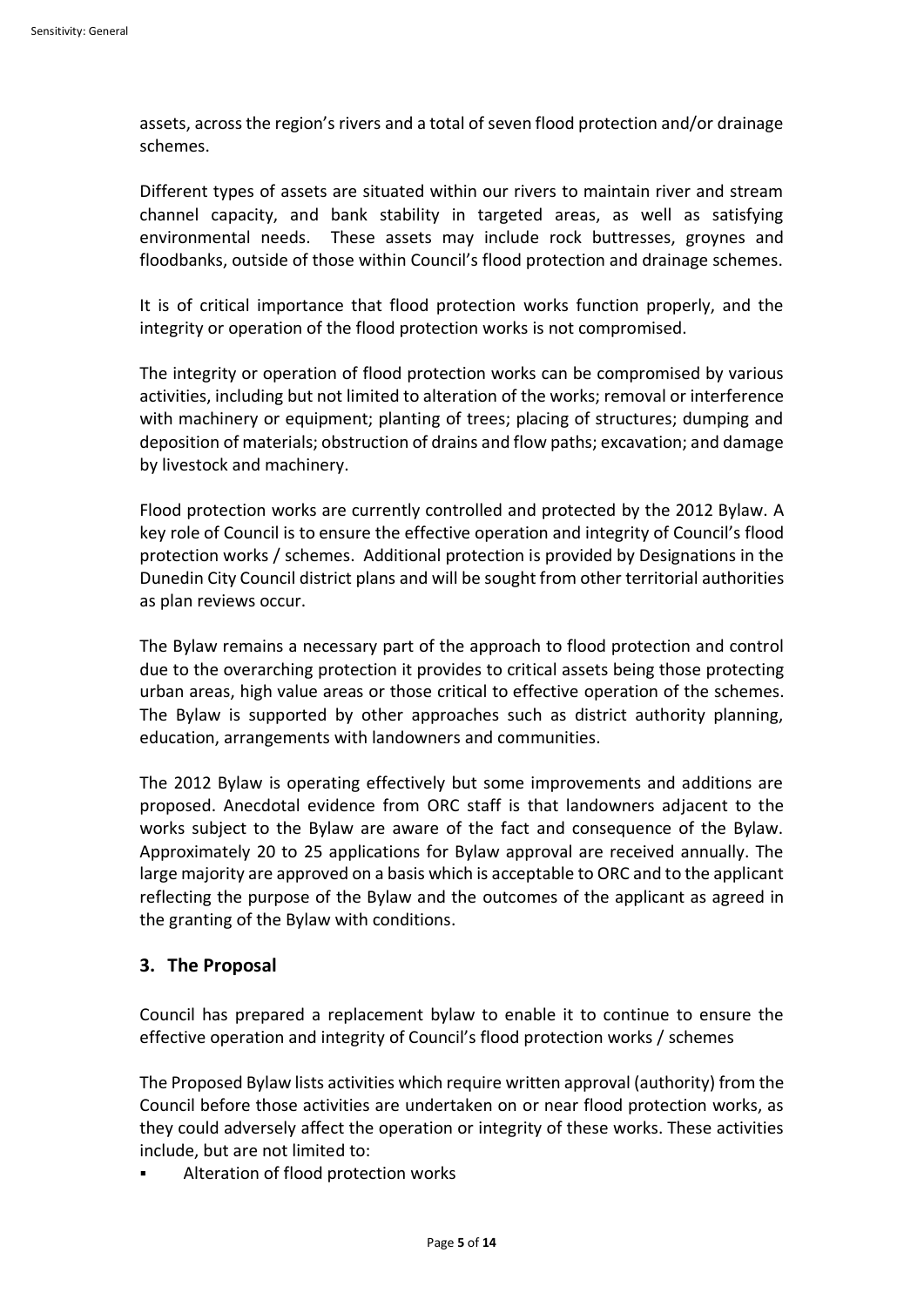- Tree, shrub or hedge planting
- Removal of trees, in some locations
- Construction of structures
- Dumping and depositing material
- Obstruction of flood protection works
- Removal, interference or operation of machinery and equipment
- Earthworks

The proposed changes to the 2012 Bylaw can be summarised in Table 1:

*Table 1: Summary of Bylaw sections reviewed*

| Item         | <b>Section of Bylaw</b>                                                                                                                          | <b>Proposed Change</b>                                                                                                                                                                                            | <b>Review Comment</b>                                                                                                                                                                                                                              |
|--------------|--------------------------------------------------------------------------------------------------------------------------------------------------|-------------------------------------------------------------------------------------------------------------------------------------------------------------------------------------------------------------------|----------------------------------------------------------------------------------------------------------------------------------------------------------------------------------------------------------------------------------------------------|
|              | reviewed                                                                                                                                         |                                                                                                                                                                                                                   |                                                                                                                                                                                                                                                    |
| $\mathbf{1}$ | 3.2.i<br>Defences Against Water and<br><b>Excavation - sensitive Areas</b>                                                                       | Expanding the land<br>disturbance restrictions to<br>include all earthworks.                                                                                                                                      | The excavation provisions in the<br>2012 Bylaw are difficult to apply.<br>Use of "excavation" in<br>conjunction with "cultivation"<br>makes it easier to identify what<br>sort of earthworks or excavation<br>may require bylaw approval.          |
| 2            | 3.2.i Defences Against<br>Water and Excavation-<br>sensitive Areas),<br>3.4.g Groynes and Cross-<br>banks, and<br>2 Definition of Cultivation    | Allowing cultivation within<br>20m of a defence against<br>water (such as a floodbank,<br>spillway or retaining wall) and<br>within 50m of a groyne or<br>cross-bank.                                             | This provision means that<br>landowners are not restricted<br>from undertaking usual farming<br>activities as a result of the<br>alteration of the excavation and<br>earthworks provisions.                                                        |
| 3            | 3.0 Activity Requiring Bylaw<br>Authority                                                                                                        | Recording that the Proposed<br>Bylaw does not apply to<br>Council employees, or<br>persons authorised by<br>Council, who are carrying out<br>maintenance or emergency<br>works on its flood protection<br>assets. | Under the 2012 Bylaw it has the<br>unintended consequence that<br>ORC must apply for Bylaw<br>approval to undertake most<br>maintenance activities such as<br>rabbit hole repairs, drain<br>cleaning, spraying and other day<br>to day activities. |
| 4            | 3.1.c Scheduled Drains and<br>Overland Flow Paths,<br>3.2.c Defences Against<br>Water and Excavation-<br>Sensitive Areas, and<br>3.3.c Floodways | Adding restrictions around<br>the planting or growing of<br>shrubs, hedges or trees within<br>specified areas.                                                                                                    | Under the 2012 Bylaw, the<br>planting of trees in some areas is<br>restricted. Tree root systems can<br>damage flood protection works.<br>The same risks arise with hedges<br>and shrubs, and it is proposed to<br>extend the restriction.         |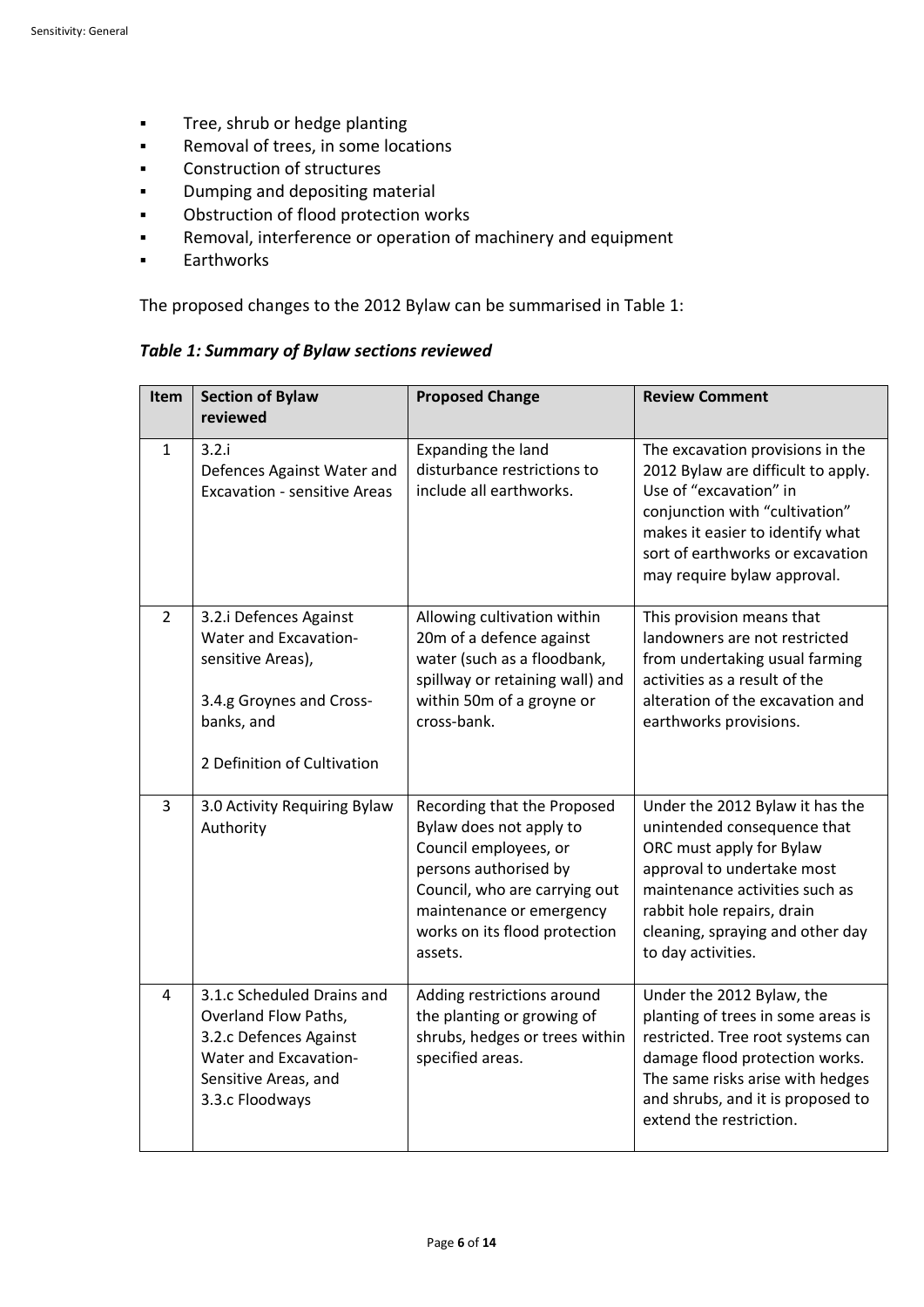| Item           | <b>Section of Bylaw</b><br>reviewed                                                         | <b>Proposed Change</b>                                                                                                                                                                           | <b>Review Comment</b>                                                                                                                                                                                                                                       |
|----------------|---------------------------------------------------------------------------------------------|--------------------------------------------------------------------------------------------------------------------------------------------------------------------------------------------------|-------------------------------------------------------------------------------------------------------------------------------------------------------------------------------------------------------------------------------------------------------------|
| 5              | Schedule 2                                                                                  | Adding Albert Town rock<br>buttress to the maps in the<br>schedule                                                                                                                               | The Albert Town rock buttress<br>has been added to Schedule 2 to<br>ensure adequate protection of<br>the works. It is to be subject to<br>the restrictions in section 3.2.                                                                                  |
| 6              | 3.2.d Defences Against<br>Water and Excavation -<br><b>Sensitive Areas</b>                  | Adding restrictions around<br>removing trees on or near<br>defenses against water.                                                                                                               | As with the planting of trees,<br>shrubs and hedges, the removal<br>of trees, particularly the root<br>system, can detrimentally affect<br>the flood protection work.                                                                                       |
| $\overline{7}$ | 3.2.f Defences Against<br>Water and Excavation -<br><b>Sensitive Areas</b>                  | Adding restrictions around<br>removing or altering<br>structures between the bank<br>of a river and any associated<br>defence against water.                                                     | While few structures are situated<br>or likely to be situated in this<br>area, the addition of this<br>provision ensures proper<br>consideration is given to the<br>removal of such structures if the<br>issues arise.                                      |
| 8              | Schedule 4                                                                                  | Adding Shotover Training Line<br>to the maps in the schedule                                                                                                                                     | The Shotover Training Line has<br>been added to Schedule 4 to<br>ensure adequate protection of<br>the works.                                                                                                                                                |
| 9              | 3.4 Groynes, Cross-banks<br>and Training Lines                                              | Adding reference to training<br>lines which are to be subject<br>to the provisions in this<br>section                                                                                            | The Shotover Training Line is<br>proposed to be subject to the<br>provisions in section 3.4.                                                                                                                                                                |
| 10             | 3.4 Addition of Shotover<br>Delta Training Line and<br>Albert Town rock buttress            | Restrictions on activity<br>extended to these structures.                                                                                                                                        | The Shotover Delta Training Line<br>and the Albert Town rock<br>buttress are relatively recent<br>additions to Council flood<br>protection works. The<br>restrictions provide protection to<br>the works so the integrity of the<br>structures is retained. |
| 11             | 3.5 Flood Protection<br>Vegetation<br>2 Definition of Flood<br><b>Protection Vegetation</b> | Combining 'plantings' and<br>'anchored tree protection'<br>under 'flood protection<br>vegetation' and implementing<br>specific rules (e.g., restricting<br>stock grazing) within these<br>areas. | The combination of different<br>forms of "live" structures reflects<br>the environment in the Waitaki<br>District where the plantings and<br>tree protections are intermingled<br>throughout the areas identified<br>on the Maps.                           |
| 12             | 5.3 Objections process                                                                      | Making provision for an<br>objections process.                                                                                                                                                   | Currently the only avenue for<br>objection to the Bylaw process is<br>a judicial review application to<br>the High Court. An objection                                                                                                                      |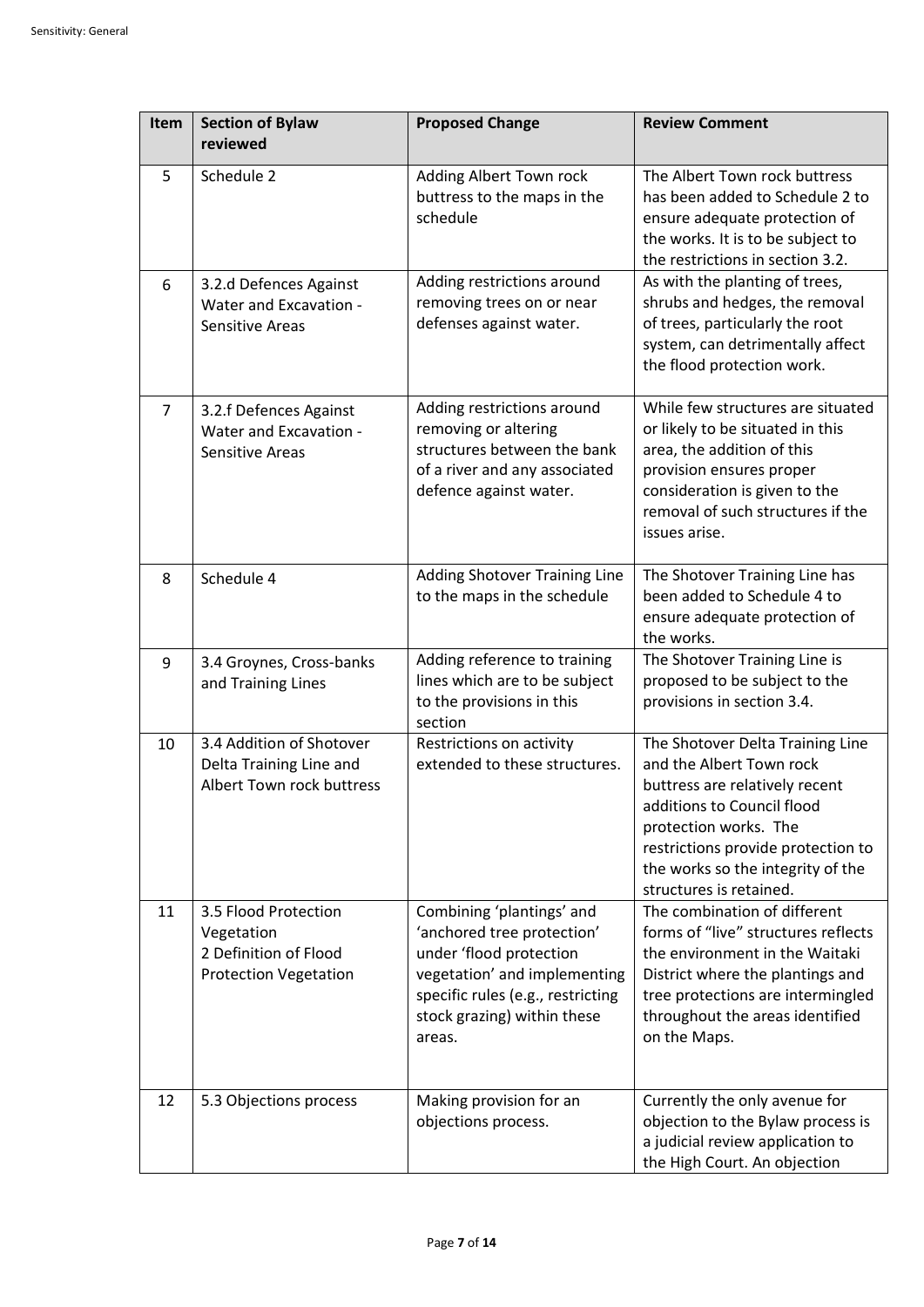| Item | <b>Section of Bylaw</b><br>reviewed                                                                                                                                                                                                                                                           | <b>Proposed Change</b>                                                                                                                                                                                               | <b>Review Comment</b>                                                                                              |
|------|-----------------------------------------------------------------------------------------------------------------------------------------------------------------------------------------------------------------------------------------------------------------------------------------------|----------------------------------------------------------------------------------------------------------------------------------------------------------------------------------------------------------------------|--------------------------------------------------------------------------------------------------------------------|
|      |                                                                                                                                                                                                                                                                                               |                                                                                                                                                                                                                      | process allows applicants to air<br>their concerns.                                                                |
| 13   | Amendment made to 6.1<br>(Revocation of Authority)                                                                                                                                                                                                                                            | Additional details on the<br>revocation process (when<br>authorities are cancelled)<br>including the ability of Council<br>to revoke an authority<br>immediately where flood<br>protection works are<br>compromised. | Further assurance to<br>applicants/approval holders that<br>a clear process is in place which<br>will be followed. |
| 14   | Amendment made to add<br>Appendix 1 (Diagrams<br><b>Referencing Activities</b><br><b>Requiring Bylaw Authority</b>                                                                                                                                                                            | Adding diagrams of drains,<br>overland flow paths and<br>defences against water in<br>Appendix 1.                                                                                                                    |                                                                                                                    |
| 15   | Amendment made to<br>Appendix 2 (Bylaw Approval<br>Application Form)                                                                                                                                                                                                                          | <b>Expanding the details</b><br>required in the application<br>form.                                                                                                                                                 |                                                                                                                    |
| 16   | Schedule 1: Tokomairiro<br>scheduled drains.<br>Schedule 2: Alexandra<br>defences against water.<br>Schedule 2: Lower Taieri<br>defence against water,<br>sheet 5.<br>Schedule 1: Lower Clutha<br>scheduled drains<br>Schedule 1: East Taieri<br>scheduled drains and<br>overland flow paths. | Updating maps in the<br>Schedule.                                                                                                                                                                                    | Most amendments are to remedy<br>errors in previous maps or where<br>works have been disposed of.                  |
| 17   | 2 Definitions: Cultivation,<br>Drains, Earthworks, Flood<br>Protection Works, Flood<br>Protection Vegetation,<br>Occupier, River, Scheduled<br>Drain, Training Line                                                                                                                           | Adding or amending<br>definitions to support<br>changes in the Proposed<br>Bylaw.                                                                                                                                    |                                                                                                                    |

The Council encourages anyone who is interested in the Proposal to review the proposed amendments set out in full in Appendix 1.

# **4. Reasons for the Proposal**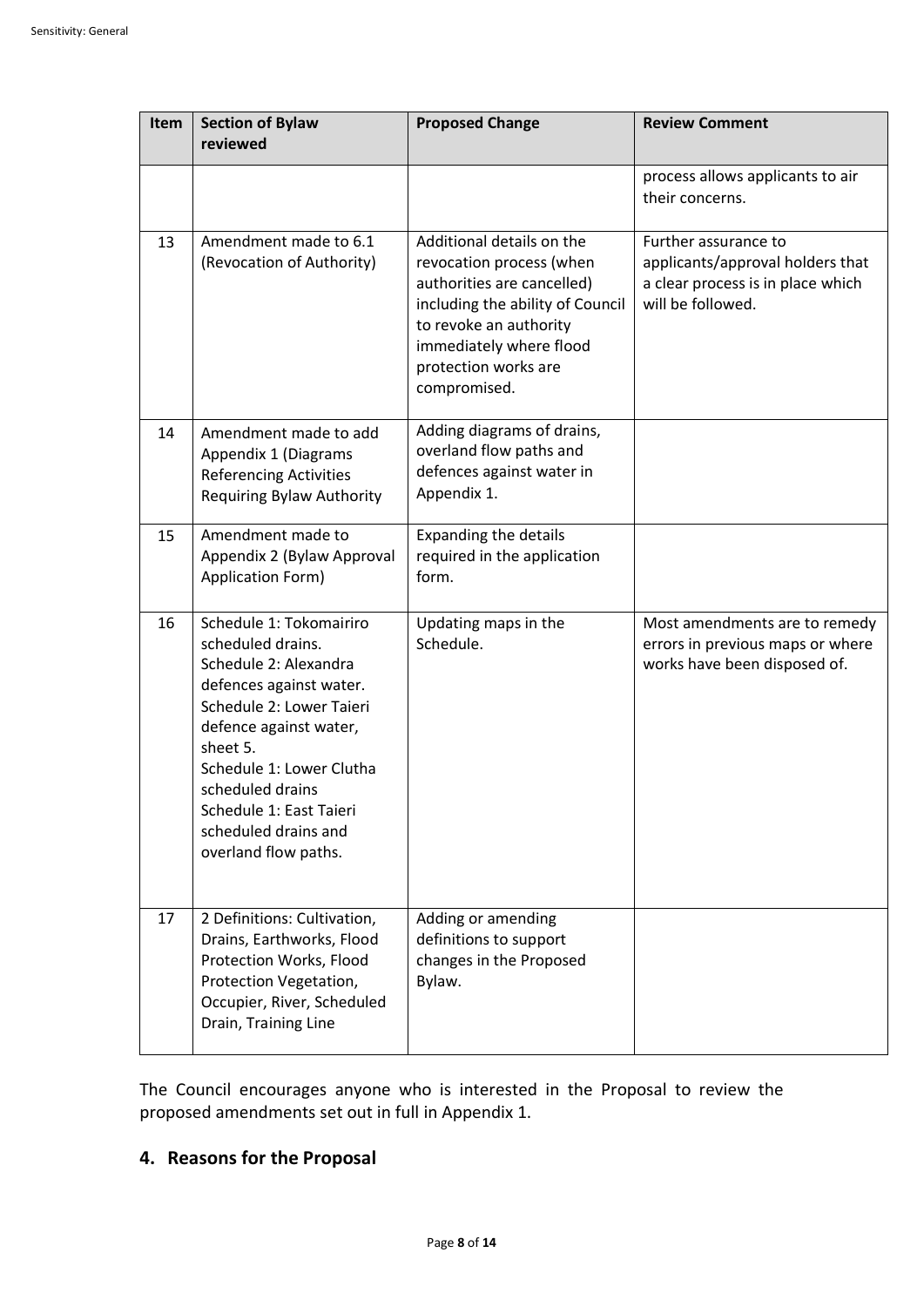Under the LGA 2002, bylaws must first be reviewed no later than 5 years after the date on which they were made. The Flood Protection Management Bylaw 2008 (2008 Bylaw) came into force on 1 July 2008. It was reviewed and replaced by the 2012 Bylaw, which came into operation on 1 September 2021 after a Council Decision dated 8 August 2012.

Further reviews of a bylaw are required under the LGA 2002 no later than ten years after it was last reviewed. This review is a 'further review' of the Flood Protection Management Bylaw.

This Statement of Proposal includes the Proposed Bylaw which is intended to ensure that Council can continue managing, regulating and protecting flood protection works owned by, or under the control of Council in order to ensure their effective operation and integrity.

Changes to the 2012 Bylaw are proposed to ensure that activities that could cause adverse effects are managed, and that flood protection works are appropriately mapped and controlled in order to ensure Council's flood protection schemes continue to operative effectively.

# **5. Statutory requirements for reviewing a bylaw**

The LGA 2002 sets out the process for reviewing a bylaw:

- Section 158(1) states that bylaws must first be reviewed no later than five years after the date it was made. The 2008 Bylaw was reviewed on 8 August 2012 and replaced by the 2012 Bylaw.
- Section 159 states that a further review of bylaws must occur no later than ten years after the bylaw was last reviewed under section 158. The current review is a 'further review' of the bylaw.
- Section 160 outlines the procedure and nature of bylaw reviews required under sections 158 and 159. It requires the Council to make determinations under section 155, firstly as to the appropriateness of a Bylaw, and then whether it is the most appropriate form of bylaw and whether it gives rise to any implications under the New Zealand Bill of Rights Act 1990. These determinations were made by Council on 23 March 2022 and are summarised in sections 5.1 – 5.3 below.
- Section 160 then goes on to outline that where Council considers the bylaw should be amended (as is the case), it must act under section 156 (consultation requirements - which includes using the special consultative procedure as modified by section 86). The public notification, request for submissions and hearing (as outlined in section 7 of this Proposal) comply with the requirements of section 156.

#### **5.1 Is a bylaw the most appropriate way of addressing the perceived problem?**

The 'perceived problem' is that the risk of damage to property, livestock and infrastructure assets is increased if a mechanism such as a bylaw is not in place for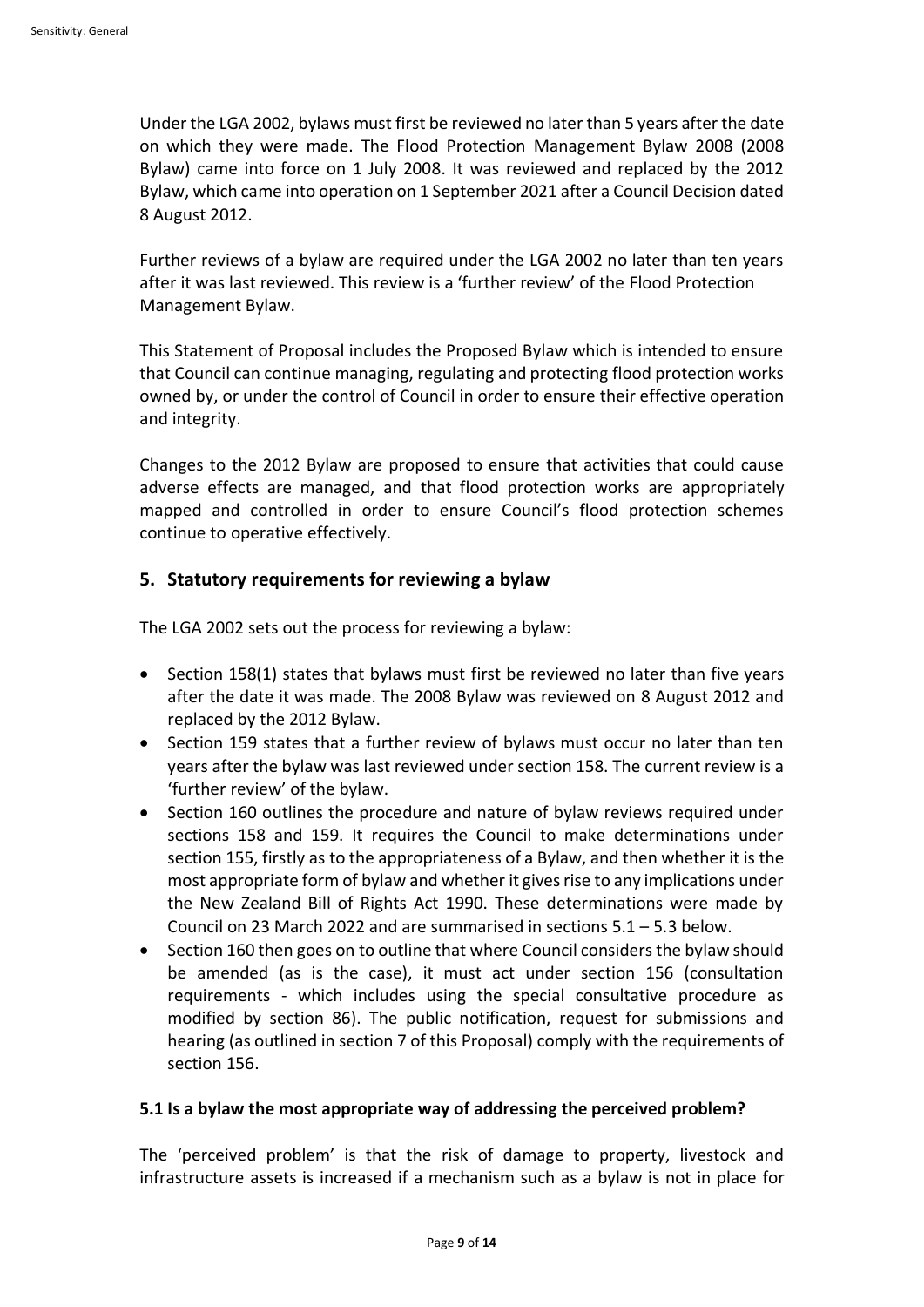management of the flood protection works. These assets are protected by flood protection works, and to ensure their operation and integrity, the Bylaw is considered the most appropriate management mechanism.

Section 149 states that regional councils may make bylaws in relation to the matters listed (which include 'flood protection and flood control works undertaken by, or on behalf of, the regional council'), for the purpose of 'managing, regulating, against, or protecting from, damage, misuse, or loss, or for preventing the use of property owned or controlled by the regional council'. This indicates that this Bylaw was anticipated by the LGA. The use of a bylaw also provides the Council with an enforcement tool should unauthorised actions be undertaken.

Taking into consideration all other options below, Council consider that a bylaw is the most appropriate method for addressing the perceived problem. It is a tried and tested method, common among other Councils, and has been proven to work well for this Council to date. It provides a means for enforcement actions to be taken if the integrity or operation of the flood protection works are at risk. The decision-making process for reviewing and amending a Bylaw under the LGA is a robust and comprehensive process, which appropriately reflects the significance of the matter and includes an opportunity for the public to provide input into the preparation and adoption of the rules that will be applied.

Alternative methods to using a bylaw that were considered and not thought to be appropriate include:

- Doing nothing If nothing is done, the current Bylaw will expire on 8 August 2024. If this was to occur, there would be no mechanism in some cases for ensuring that the flood protection works are maintained, and their integrity is not challenged. Council would not have any powers for enforcing appropriate behaviours, and damage or misuse could result in significant flooding outcomes and/or significant costs for repair.
- Designations ORC currently hold designations from Dunedin City Council for the protection of flood protection works within the Dunedin City Boundary, which affords them a further degree of legal protection. Under section 176(1) of the Resource Management Act 1991 ("RMA") no person may, without the prior written consent of the requiring authority (namely the Council), do anything in relation to the land that is subject to the designation that would prevent or hinder a public work or project. Designations have, to date, not been sought from the other territorial authorities. The designation only applies to the flood protection works within the designation and will not authorise activities that require consent under sections 13, 14 or 15 of the RMA. The designation cannot control activities outside of the designation. While a designation is a useful tool, the constraints identified above means it is not considered an appropriate option for the full management of the assets. ORC is due to commence consultation associated with seeking designation of flood protection works in the Waitaki District Council region.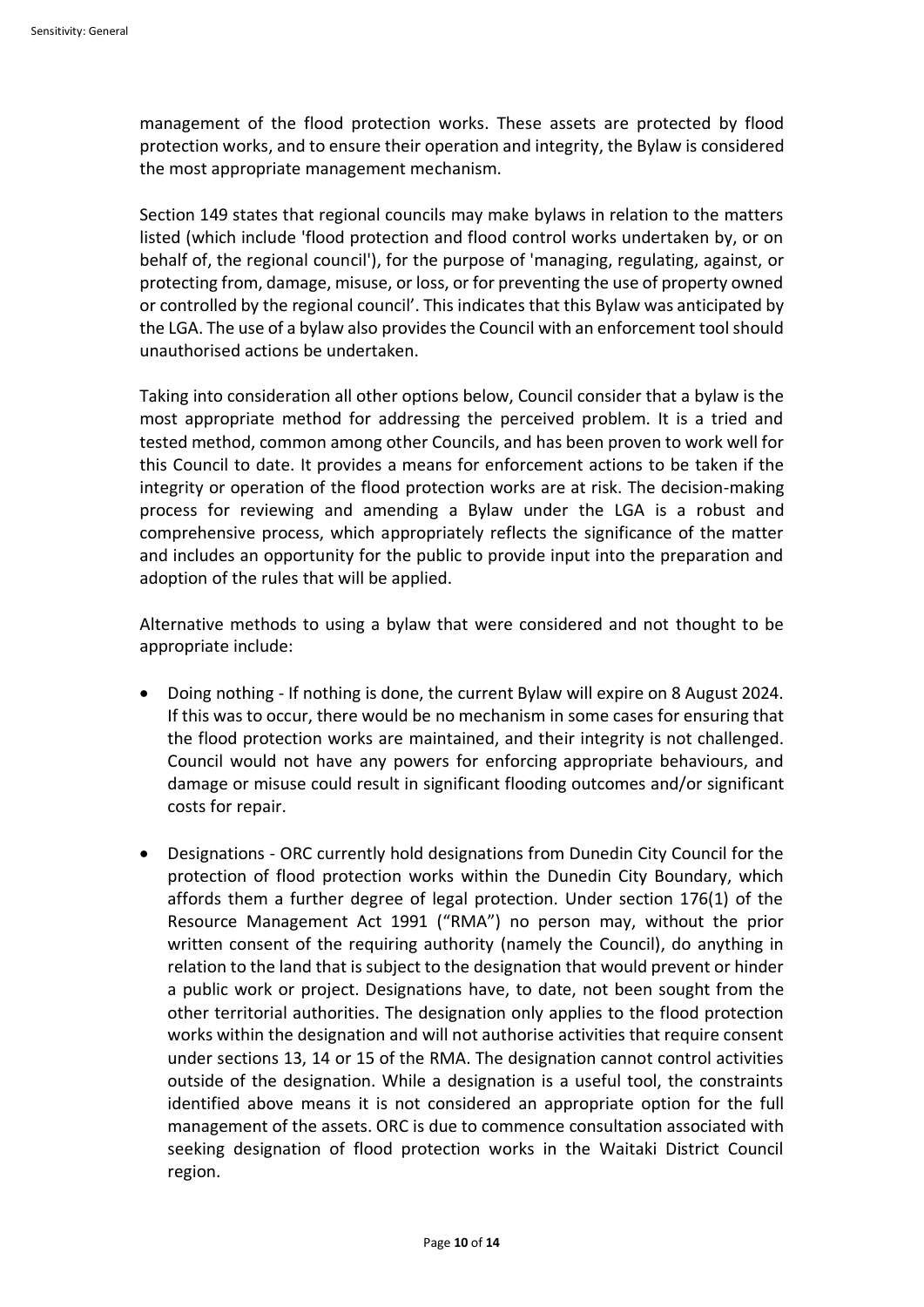- Adding rules to the Regional Plan The regional plans are prepared under the RMA to assist the regional council in carrying out its functions under that Act. These functions relate to the sustainable management of natural and physical resources, which does not include the protection of flood protection assets. As the purpose of the regional plan is not asset protection, this is not considered to be an appropriate option.
- Developing strategy/agreements with landowners A strategy or collective agreement between landowners/occupiers and the Regional Council could be prepared with guidelines for the landowners/occupiers. This would require public consultation to determine roles and responsibilities of the parties, and there would need to be a large number of parties involved due to the extent of the flood protection works. It would be a non-regulatory tool, relying on goodwill, and would not be enforceable. Due to the significance of the assets, it is considered there should be some means of approval of works and enforcement available to ensure their integrity and operation is maintained, and as such this is not considered an appropriate option.
- Education An educational campaign to increase community awareness of the assets and their importance could be used. Due to the significance of the assets, it is considered there should be some means of approval of works and enforcement available to ensure their integrity and operation is maintained, and as such this is not considered an appropriate option as a sole means of management but could be beneficial in conjunction with another measure.
- For completeness, the final option considered is the transference of responsibility to the relevant territorial authorities. This would require consultation under the LGA. It is considered more appropriate to retain these responsibilities as the regional council is the manager of the flood protection schemes and has the necessary experts employed. Splitting the management across districts could result in inconsistent management, or the prioritisation of the interests of the district above the region. For example, some Taieri flood protection works are included in both the Dunedin City Council and Clutha District Council districts. This is not considered to be an appropriate option for these reasons.

#### **5.2 Is the Proposed Bylaw the most appropriate form of Bylaw?**

A standalone bylaw is considered by Council to be the most appropriate form of bylaw, rather than consolidation with other bylaws.

The form of the Proposed Bylaw is considered by Council to be appropriate, noting that the 2012 Bylaw has been in force and effective in this form for some time. It is also of a very similar format and content to bylaws used by other regional councils in the protection of their flood management assets (namely being Environment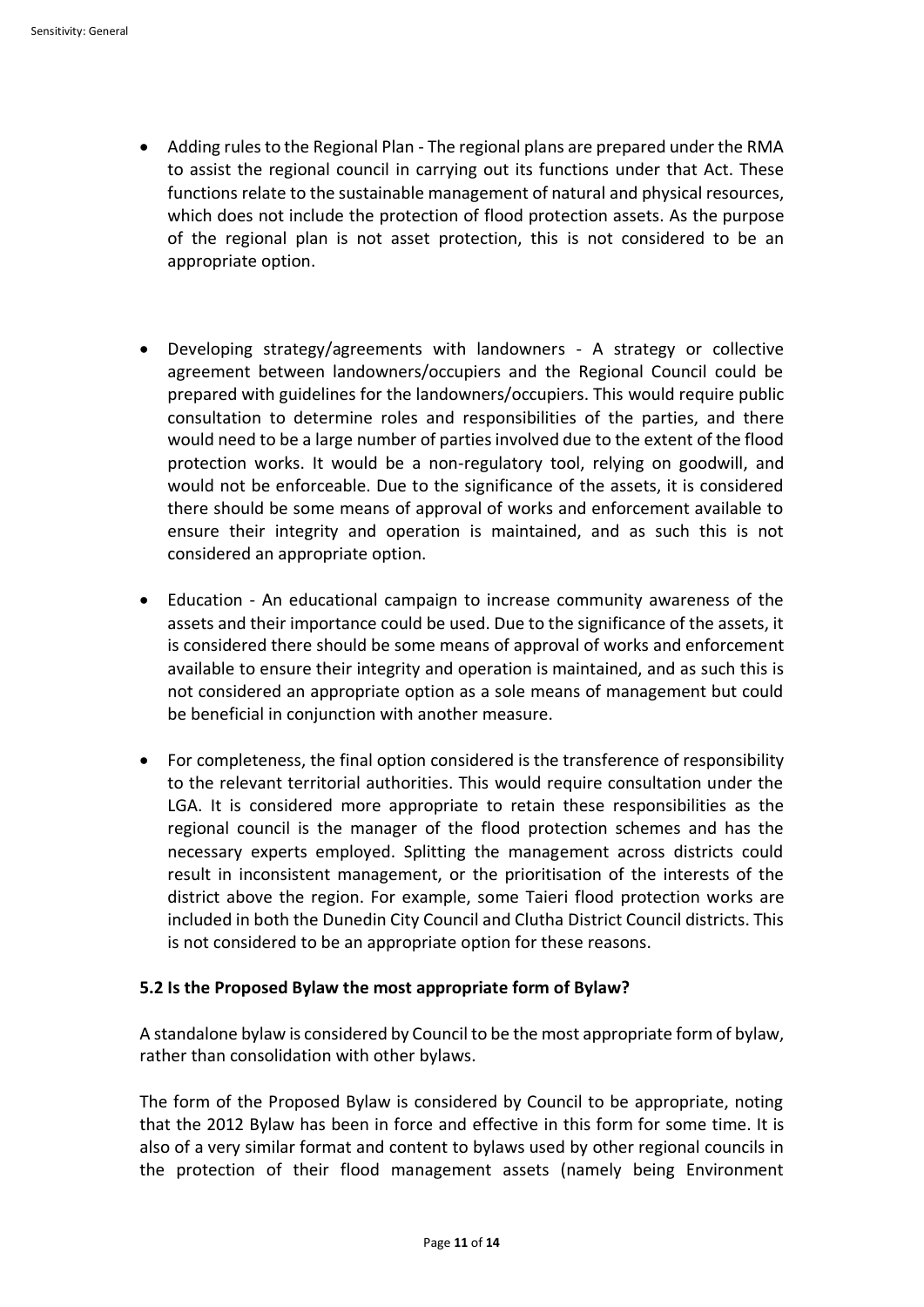Southland, Environment Canterbury, Bay of Plenty Regional Council and Taranaki Regional Council).

# **5.3 Does the Proposed Bylaw give rise to any implications under the New Zealand Bill of Rights Act 1990?**

Council must determine whether the Proposed Bylaw gives rise to any implications under the New Zealand Bill of Rights Act 1990.

The New Zealand Bill of Rights Act 1990 affirms, protects and promotes human rights and fundamental freedoms in New Zealand; and affirms New Zealand's commitment to the International Covenant on Civil and Political Rights. It details rights and freedom in relation to life and security of people; democratic and civil rights; nondiscrimination and minority rights; search, arrest, and detention; criminal procedure and right to justice.

The purpose of the Proposed Bylaw is to manage, regulate and protect the effective operation and integrity of flood protection works owned by, or under the control of Council. As such, Council consider that the Proposed Bylaw does not give rise to any implications under, nor is it inconsistent with the New Zealand Bill of Rights Act 1990.

# **5.4 Approval for Consultation**

On Wednesday 23 March 2022, Council approved the Proposed Bylaw be released for consultation in accordance with the LGA 2002.

# **6. Public Notification, Submissions and Hearing**

The Council is inviting submissions on the Proposed Bylaw. Any person or organisation can make a submission on the proposal.

Submissions close at 12pm, Monday 2 May 2022.

The Proposed Bylaw, Statement of Proposal, Summary of Information, Council report dated March 23 2022 and the submission form can be viewed at:

- ORC offices, (open Monday to Friday 8.00am to 1.00pm; 2:00pm to 4:30pm, closed on public holidays):
	- Dunedin Office
		- Philip Laing House
		- Level 2
		- 144 Rattray Street
		- Dunedin 9016
	- Queenstown Office
		- Alta House
		- Level 1
		- Terrace Junction
		- 1092 Frankton Road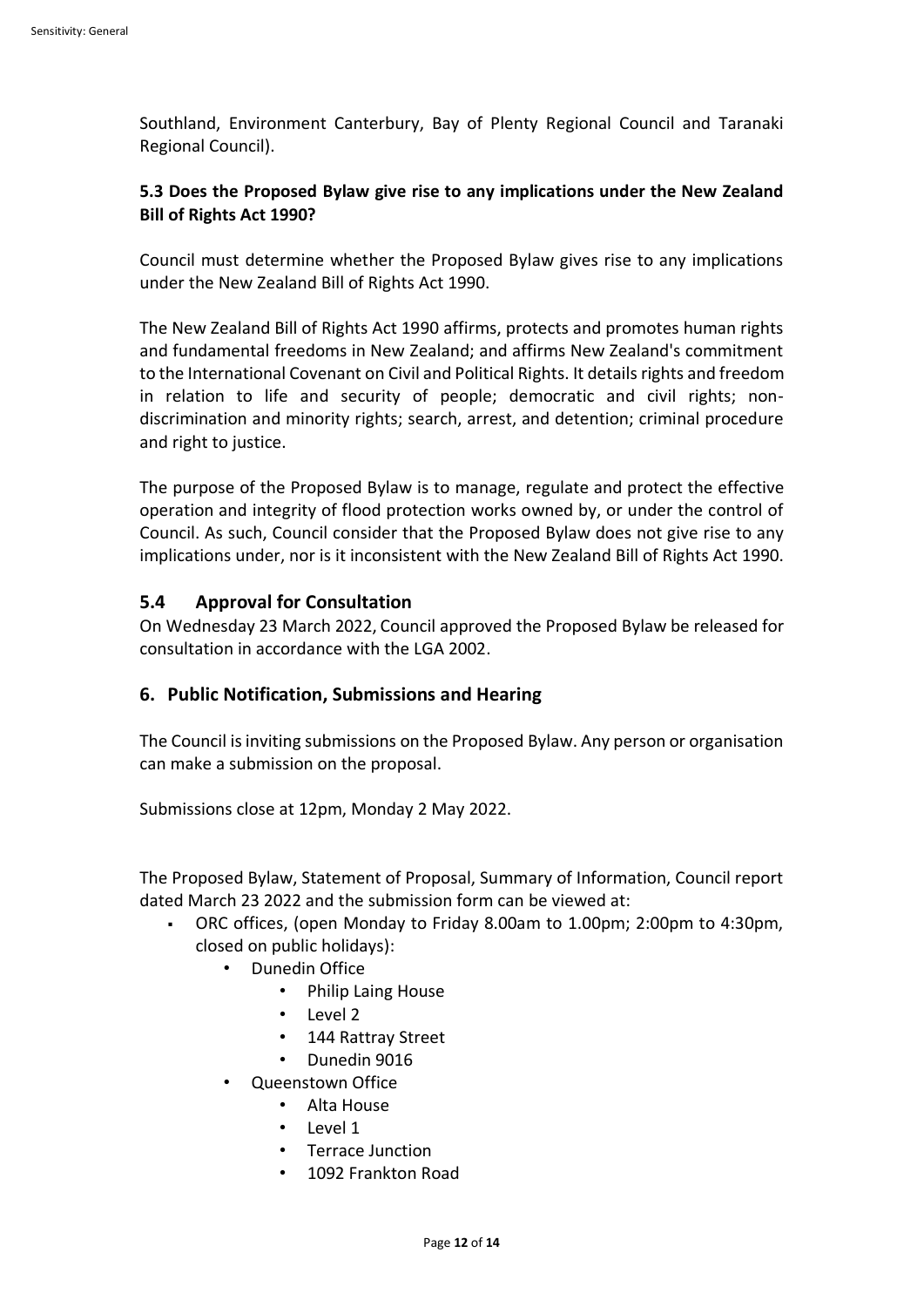- Queenstown 9300
- City and District Council offices
- Public libraries throughout Otago
- www.orc.govt.nz/floodbylawreview and www.yoursay.orc.govt.nz/floodbylaw-review

Copies can be obtained from:

- ORC offices
- www.orc.govt.nz/floodbylawreview and www.yoursay.orc.govt.nz/floodbylaw-review
- By phoning 0800 474 082
- **By emailing [floodbylawreview@orc.govt.nz](mailto:floodbylawreview@orc.govt.nz)**

Submissions can be sent to:

- Post: ORC, Private Bag 1954, Dunedin
- Deliver: ORC Offices
- Fax: (03) 479 0015
- **Email:** [floodbylawreview@orc.govt.nz](mailto:floodbylawreview@orc.govt.nz)

In addition to written submissions, there will be opportunity to present your views at a Council Hearing.

# **8. Timeline**

| Public notification:     | Thurs 31 March 2022     |
|--------------------------|-------------------------|
| Submissions close:       | Mon 2 May 2022, 12.00pm |
| Hearing:                 | 4 May 2022              |
| <b>Council Decision:</b> | 22 June 2022            |

If you have any questions, please contact: Email: [floodbylawreview@orc.govt.nz](mailto:floodbylawreview@orc.govt.nz) Phone 0800 474 082